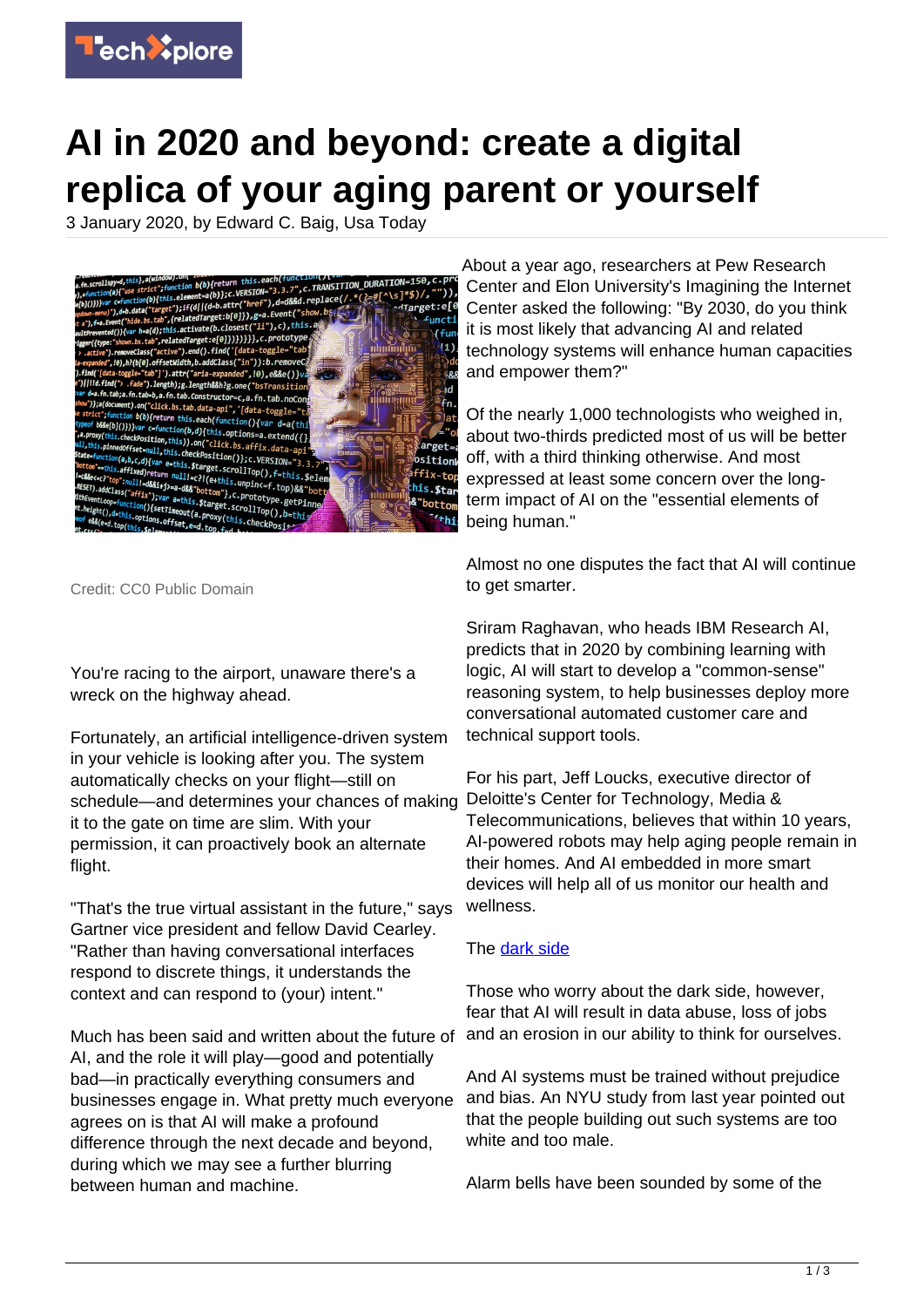

most famous names in tech.

Tesla and SpaceX chief Elon Musk has said AI is far more dangerous than nuclear weapons. The late scientist Stephen Hawking warned AI could serve as the "worst event in the history of our civilization" unless humanity is prepared for its possible risks.

For some, "deepfakes" are the immediate concern, especially with the 2020 U.S. presidential election coming up. These rather sophisticated "doctored" videos can make it look like a politician said something outrageous, controversial or out of character.

There's even a market for deepfake porn.

"We are used to Photoshopped photos by now and are sadly also somewhat used to fake news. But we are really not used to being fooled by our [own](https://techxplore.com/tags/own+eyes/) [eyes](https://techxplore.com/tags/own+eyes/) and ears if we see something on a very crisp and clear video," says Lars Buttler, CEO of the AI Foundation, an organization that has developed forensics technology to help identify such fakes.

## A virtual AI you

Separate from all that, AI Foundation is developing "personal AIs," kind of avatars of famous people, starting with a digital version of author and spiritual adviser Deepak Chopra. On a phone, tablet or computer, this virtual Chopra can recognize you, respond to your questions and even meditate with you, Buttler says.

By late in the year, though, Buttler believes you'll be able to create your own personal AIs—perhaps of people close to you like your 5-year-old kid or an elderly parent or grandparent. And you'll be able to create a digital replica of yourself that looks, talks and is trained by you.

"A photo tells us what somebody looks like and (is) frozen in time. With a video we also add the elements of the tone of their voice, their mannerisms. But with your own AI, you can literally go back to that point in time and talk to them (or your younger self)," Buttler says.

Such personal AIs might also be used to entertain. teach or, Buttler suggests, become the future AI equivalent of YouTube stars.

Meanwhile, Snapchat is applying deepfakery into a new feature called Cameo. It will let you edit your own face into a customizable video loop or GIF.

We may make use of virtual assistants and personas in all sorts of ways.

Gartner's Cearley envisions a scenario where you're in your kitchen cooking a roast, assisted perhaps by none-other-than late celebrity chef Julia Child. You're not just following some step-by-step video recipe. A virtual Child (or someone like her) is effectively cooking with you, thanks to AI, sensors, and the fact that your oven and other appliances are connected and can talk to one another.

At a critical moment when there's the risk of overcooking the meat, Child might pipe in: "Oh my goodness, it's time to pull it out,'" she might say.

It is an example of how AI can drive "radical simplification," Cearley says. "The computer is not something that sits on my desk. The computer is my home, my car and the environment that I'm working through."

 **More information:** (c)2020 U.S. Today Distributed by Tribune Content Agency, LLC